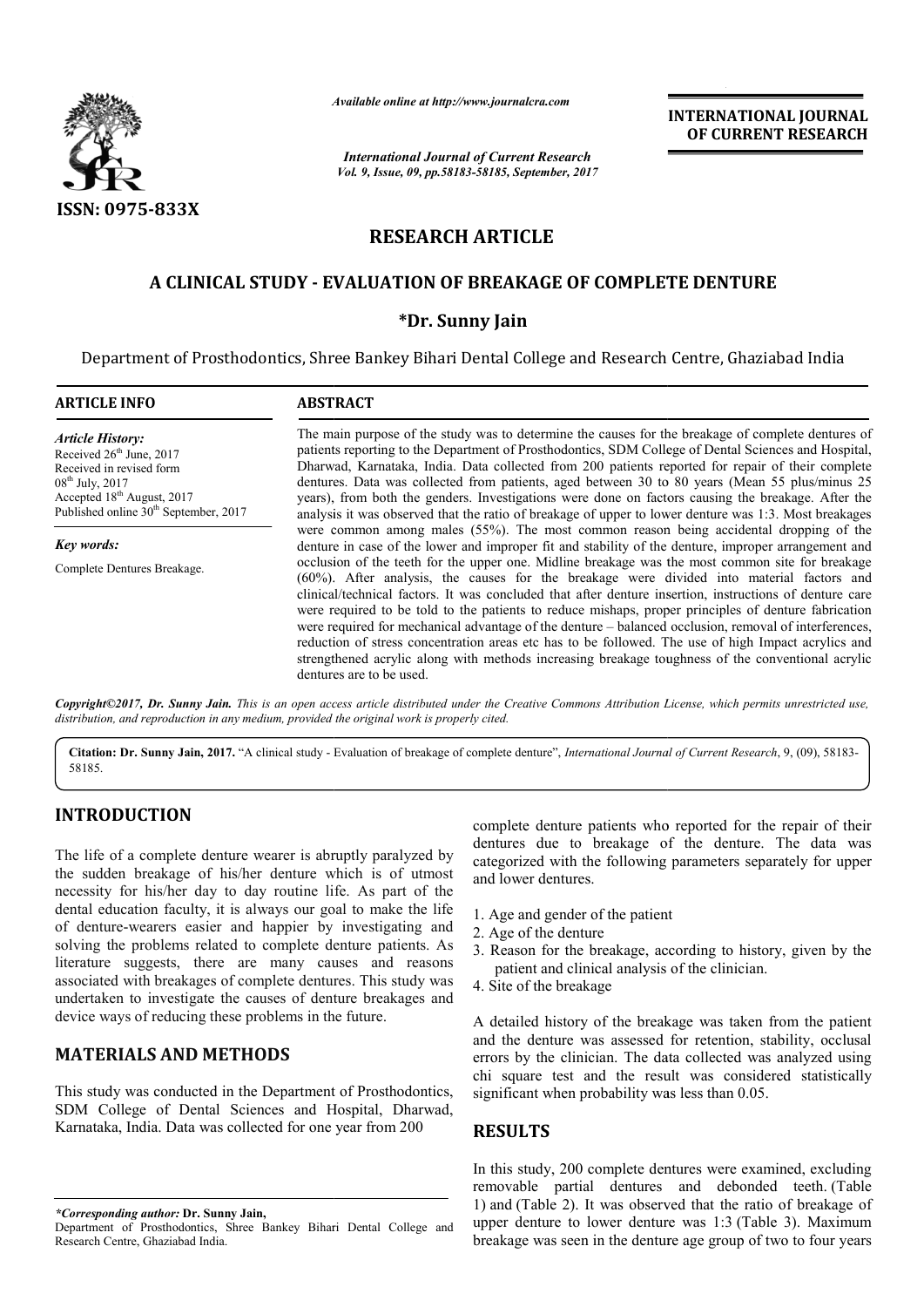post- delivery followed by zero to two years. Accidental dropping of the denture while cleaning, insertion and removal (53%) was the most common cause for lower denture breakage followed by poor retention and fit (22%) whereas poor fit was the most significant factor for upper denture breakage (43%) followed by accidental dropping of the denture (25%). Midline breakage was most common in both the upper and lower dentures (more than 60%).

#### **Table 1.**

| Number of Breakages in relation to age of denture |                       |  |
|---------------------------------------------------|-----------------------|--|
| Age of the Denture (years)                        | <b>No Of Dentures</b> |  |
| $0 - 2$                                           | 42                    |  |
| $2 - 4$                                           | 56                    |  |
| $4-6$                                             | 32                    |  |
| $6-8$                                             | 24                    |  |
| $8 - 10$                                          | 31                    |  |
| >10                                               | 15                    |  |
| Total                                             | 200                   |  |

| ahl<br>ı۴ |
|-----------|
|-----------|

| Causes for Breakage in relation to Upper and Lower Denture          |         |          |
|---------------------------------------------------------------------|---------|----------|
| Proposed cause of BreakageUpperLower                                |         |          |
| <b>Accidental Dropping</b>                                          | 13(25)  | 79(53)   |
| <b>Poor Fit, Retention Stability</b>                                | 22(43)  | 33(22)   |
| <b>Poor Occlusion and Interferences</b>                             | 08(16)  | 18(12)   |
| <b>Acrylic Base Defects</b>                                         | 02(04)  | 03(02)   |
| <b>Material Breakdown</b>                                           | 01(02)  | 12(08)   |
| <b>Faulty Teeth Arrangement</b>                                     | 05(10)  | 04(03)   |
| <b>Total</b>                                                        | 51(100) | 149(100) |
| $X2 = 20.89$ , $P=0.034$ , Figures in parentheses are in percentage |         |          |

| l'able |  |  |  |
|--------|--|--|--|
|--------|--|--|--|

| Upper and Lower Denture breakages in relation to site of fracture     |         |          |  |  |
|-----------------------------------------------------------------------|---------|----------|--|--|
| <b>Site of FractureUpperLower</b>                                     |         |          |  |  |
| <b>Midline Breakage</b>                                               | 32(62)  | 89(60)   |  |  |
| <b>Incisor Area</b>                                                   | 13(26)  | 15(10)   |  |  |
| <b>Canine Area</b>                                                    | 02(04)  | 21(14)   |  |  |
| <b>Premolar Area</b>                                                  | 00(00)  | 06(04)   |  |  |
| <b>Molar, Maxillary Tuberosity</b>                                    |         |          |  |  |
| and Retromolar Pad Area                                               | 02(04)  | 06(04)   |  |  |
| <b>Any other Area</b>                                                 | 02(04)  | 06(04)   |  |  |
| <b>Total</b>                                                          | 51(100) | 149(100) |  |  |
| $X2 = 14.90$ , $P = 0.186$ , Figures in parentheses are in percentage |         |          |  |  |

### **DISCUSSION**

In this study, midline breakage was the most common site of breakage (more than 60%). Midline breakage results from cyclic deformation of the base during function. Since lower dentures broke it was postulated that the less surface area and thinness in the middle part of the denture are responsible for the breakage. Also, patient negligence during insertion, removal and cleaning of the denture are the major causative factors. Accidental dropping of the denture was the prime cause in these cases, the lower being the delicate of the two broke in the ratio of 3:1 to the upper. Presence of deep incisal notches, diastema and thin labial flanges for esthetics and comfort factors of the patient act as stress raisers and contribute to midline breakage of the maxillary denture. Poor fit was the prime cause in upper denture breakage, such dentures flex in the mouth during function around the midline and due to repeated small loadings

during mastication lead to the fatigue breakage. This study also holds good with the study of Beyli and von Fraunhofer (1981) who suggest the poor fit is the main culprit. Mathews and Wain (1965) show that tensile stresses are on the palatal aspect of the denture. The other causes of breakage are poor occlusion (16% in upper, 12% lower). Many of the dentures in the study opposed natural dentition and most of the sets were not balanced occlusally leading to unwanted stresses in the weaker parts of the denture. Heavy occlusal contacts from the natural teeth and over-erupted natural teeth lead to strong forces and caused constant interferences in the masticatory movements. Faulty teeth setting outside the ridge may concentrate stresses on non-stress bearing areas of the denture. From studies of Beyli and Smith,(1961) it is clear that internal defects in the acrylic denture base like voids, porosities, notches, scratches, residual stresses are predominant factors in the breakage of the denture. These areas of stress concentration lead to crack formation and propagation. Inherent properties of the denture base material also play a very important role in impact strength of the denture. Breakage from accidental droppings can be prevented to a large extent by using high impact resins, metal reinforcement (in the form of plates, wires and fillers) and glass fibers in the form of woven mat. Reinforcement with glass fibers enhances the mechanical strength characteristics of denture bases such as the transverse strength, ultimate tensile strength and impact strength.

The technical work of fabricating acrylic dentures using modern techniques which reduce voids and porosities releasing residual stress is a must. Material breakdown with age and water sorption will reduce the fatigue resistance of the material. Hence selection of the material for denture requires more emphasis. The study showed that maximum denture breakages are in the group of two to four years post-delivery followed by zero to two years. According to Hargreaves, (Hargreaves, 1969) physical properties of acrylic do not deteriorate with age, but the clinical function may induce stress which after a period of usage may bring deterioration of the material and hasten breakage.

#### **Conclusion**

From this study, the following conclusions can be drawn:

- Proper patient education and motivation of patients using dentures to reduce accidental mishaps
- Following definite prosthodontic principles in denture construction - analyzing proper fit and retention of the denture. Eliminating occlusal interferences and establishing balanced occlusion
- Using high impact polymers, metal reinforcements, glass fibers
- Using processing techniques which reduce chances of voids and porosities.
- Maintaining proper thickness in flanges and incisal notch areas to prevent stress concentration.

Inducing methods of research for manufacture of high strength material which can reduce the denture breakages (Jameson, 2000).

#### **REFERENCES**

Barpal, D., Curts, D.A., Finzen, F., Perry, J. and Gansky, S.A. 1990. Failure load of acrylic resin denture teeth bonded to high impact acrylic resins *J Prosthet Dent,* 80:666-671.